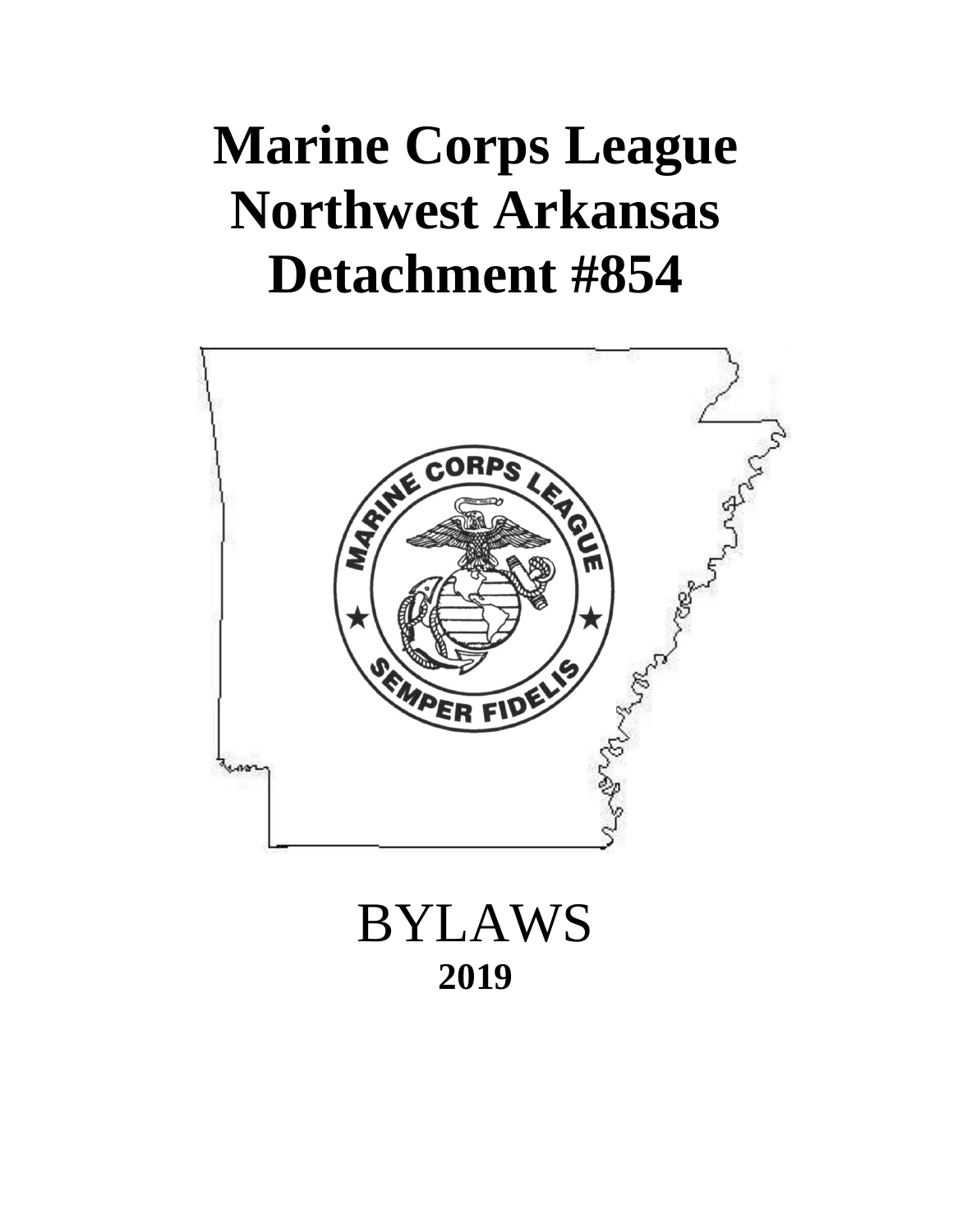## **This Page Left Intentionally Blank**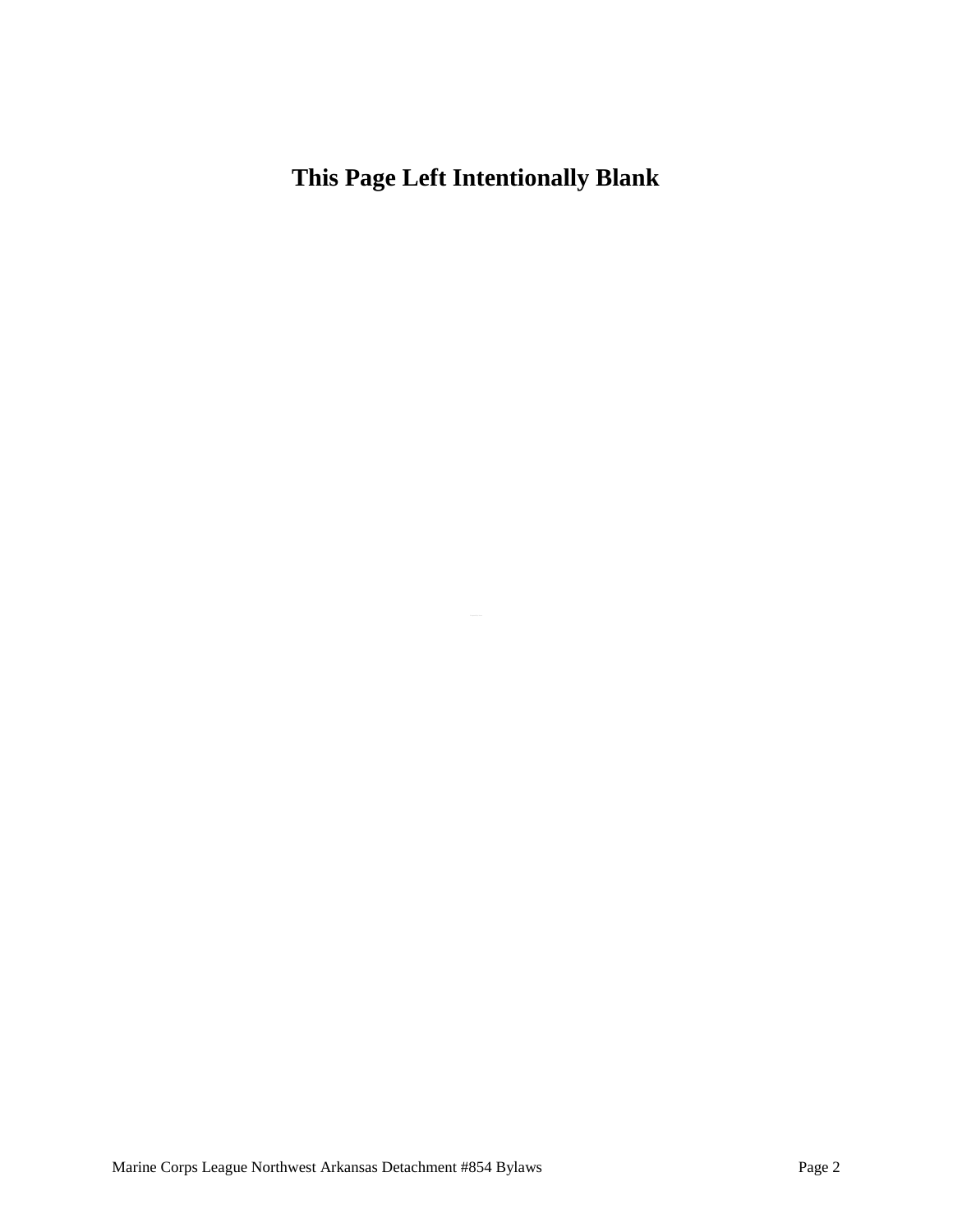## **Table of Contents**

| <b>ARTICLE II — Purpose of the Northwest Arkansas Detachment #854 of the Department</b> |  |
|-----------------------------------------------------------------------------------------|--|
|                                                                                         |  |
|                                                                                         |  |
|                                                                                         |  |
|                                                                                         |  |
|                                                                                         |  |
|                                                                                         |  |
|                                                                                         |  |
|                                                                                         |  |
|                                                                                         |  |
|                                                                                         |  |
|                                                                                         |  |
|                                                                                         |  |
|                                                                                         |  |
|                                                                                         |  |
|                                                                                         |  |
|                                                                                         |  |
|                                                                                         |  |
|                                                                                         |  |
|                                                                                         |  |
|                                                                                         |  |
|                                                                                         |  |
|                                                                                         |  |
|                                                                                         |  |
|                                                                                         |  |
|                                                                                         |  |
|                                                                                         |  |
|                                                                                         |  |
|                                                                                         |  |
|                                                                                         |  |
|                                                                                         |  |
| ARTICLE VIII — Divisions …………………………………………………………………………………………17                           |  |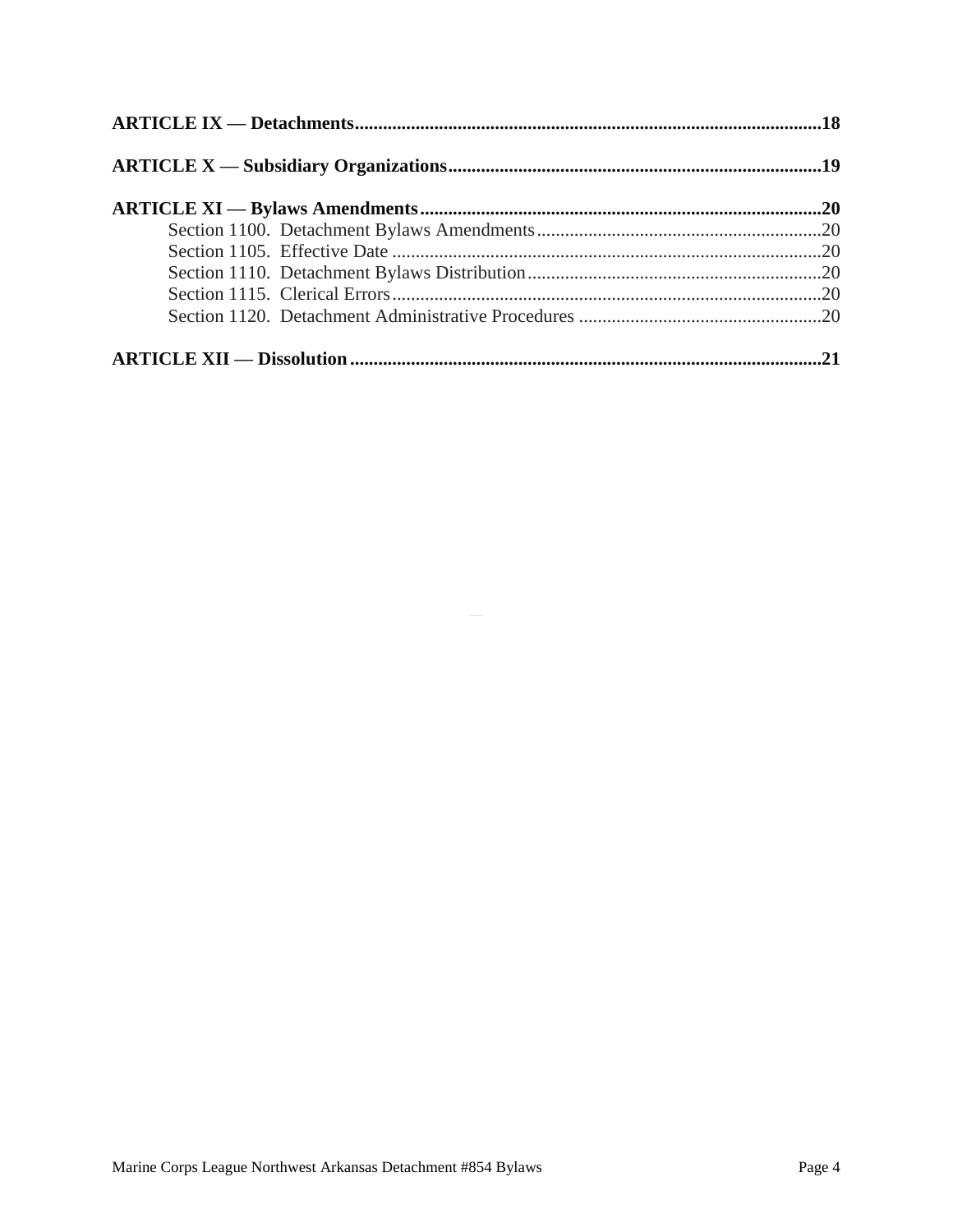## **ARTICLE I Name**

**Section 100. Name.** The name of the body corporate is the Northwest Arkansas Detachment #854 of the Department of Arkansas, Marine Corps League and is a subsidiary organization of the National Marine Corps League. The Marine Corps League is a non-profit corporation incorporated by an Act of the Seventy-fifth Congress of the United States of America at the First Session, begun and held at the City of Washington, D.C. on January 5, 1937, and approved August 4, 1937.

**Section 105. Mission Statement.** The mission statement of the Marine Corps League is "Members of the Marine Corps League join in camaraderie and fellowship for the purpose of preserving traditions. Promoting the interests of the United States Marine Corps, banding together those who are now serving in the United States Marine Corps and those who have been honorably discharged from that service. Effectively promote the ideals of American freedom and democracy. Voluntarily aiding and rendering assistance to all Marines, FMF Corpsmen, Chaplains, and former Marines, FMF Corpsmen, Chaplains, and their widows and orphans; and to perpetuate the history of the United States Marine Corps and by fitting acts to observe the anniversaries of historical occasions of particular interest to Marines."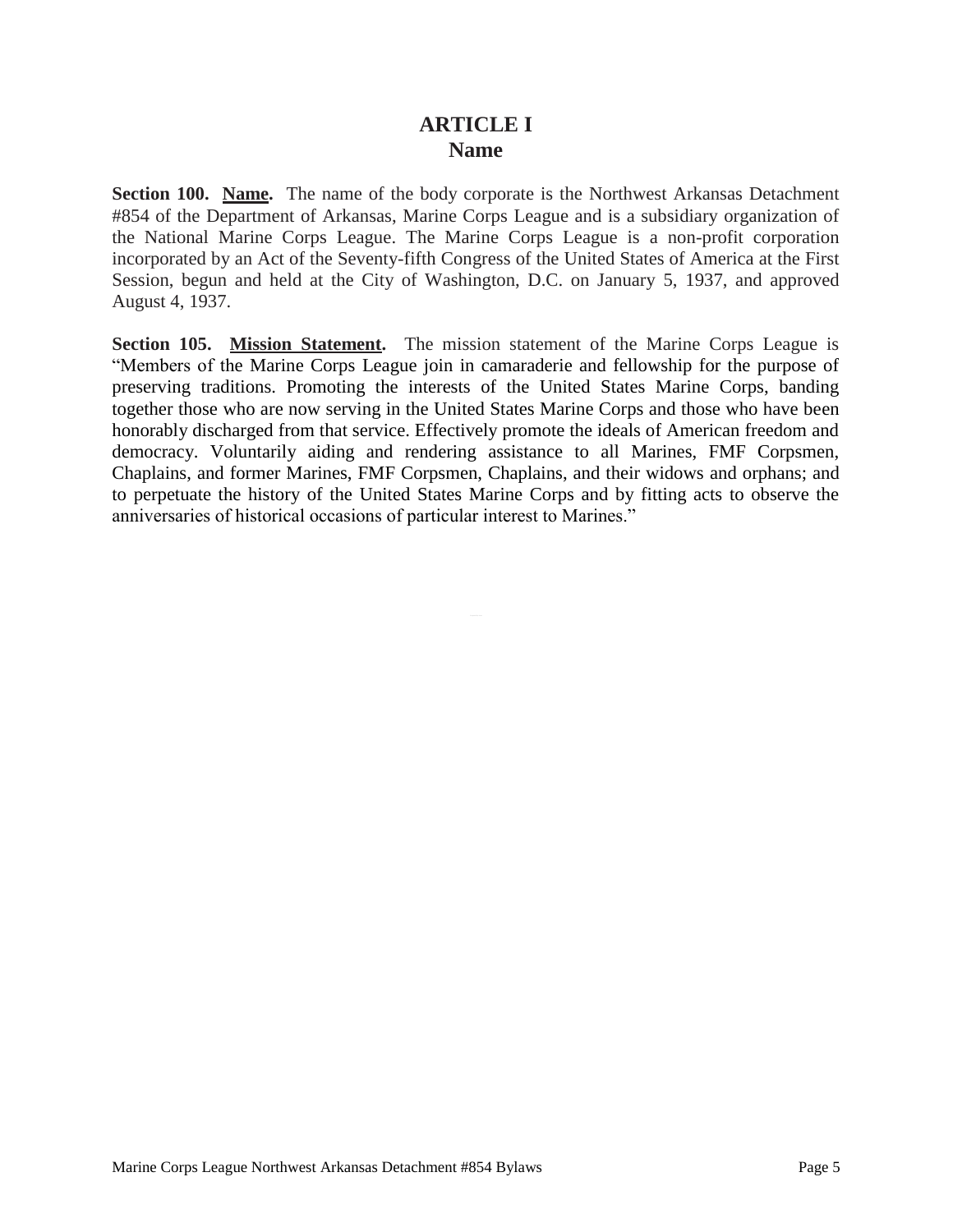#### **ARTICLE II**

## **Purpose of the Northwest Arkansas Detachment #854 of the Department of Arkansas, Marine Corps League**

**Section 200. Purpose.** The purposes of the Northwest Arkansas Detachment #854 of the Department of Arkansas, Marine Corps League shall be:

a. To preserve the traditions and to promote the interests of the United States Marine Corps;

b. To band those who are now serving in the United States Marine Corps and those who have been honorably discharged from that service together in fellowship that they may effectively promote the ideals of American freedom and democracy;

c. To fit its members for the duties of citizenship and to encourage them to serve as ably as citizens as they have served the Nation under arms;

d. To hold sacred the history and memory of those who have given their lives to the Nation;

e. To foster love for the principles which they have supported by blood and valor since the founding of the Republic;

f. To maintain true allegiance to American institutions;

g. To create a bond of comradeship between those in the service and those who have returned to civilian life;

h. To aid voluntarily and to render assistance to all Marines, FMF Corpsman, and FMF Navy Chaplains, as well as their surviving spouses and orphans; and

i. To perpetuate the history of the United States Marine Corps and by fitting acts to observe the anniversaries of historical occasions of particular interest to Marines.

**Section 205. Not For Profit.** Northwest Arkansas Detachment #854 of the Department of Arkansas, Marine Corps League is not organized for and shall not be operated for pecuniary gain or profit. No part of the property of the corporation and no part of its net earnings shall inure to the benefit of or be distributed to any director, member, or other private individual. The Northwest Arkansas Detachment #854 of the Department of Arkansas, Marine Corps League shall never be authorized to engage in a regular business of a kind ordinarily carried on for profit or in any other activity except in furtherance of the purposes for which Northwest Arkansas Detachment #854 of the Department of Arkansas, Marine Corps League are organized.

**Section 210. Non-Discrimination.** The Northwest Arkansas Detachment #854 of the Department of Arkansas, Marine Corps League: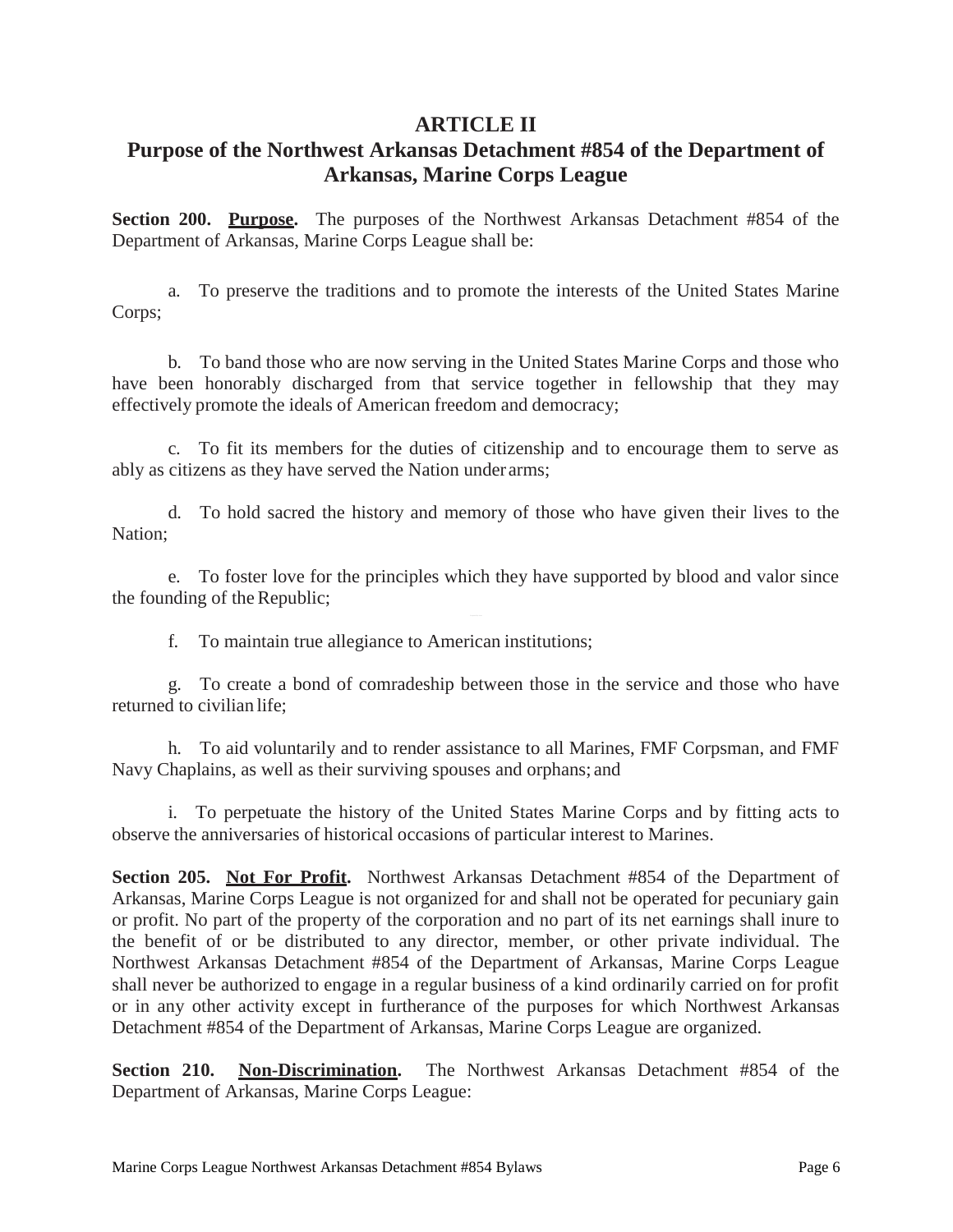- a. Shall never take part in any labor or management dispute or issues;
- b. Shall not be sectarian, political, orpartisan;
- c. Shall not be based on race, color, creed, nationality, or sex;
- d. Shall not be used as a medium of political ambition or preferment; and

e. Shall not use former or present military rank, former or present civilian position as the basis for special consideration and preferment.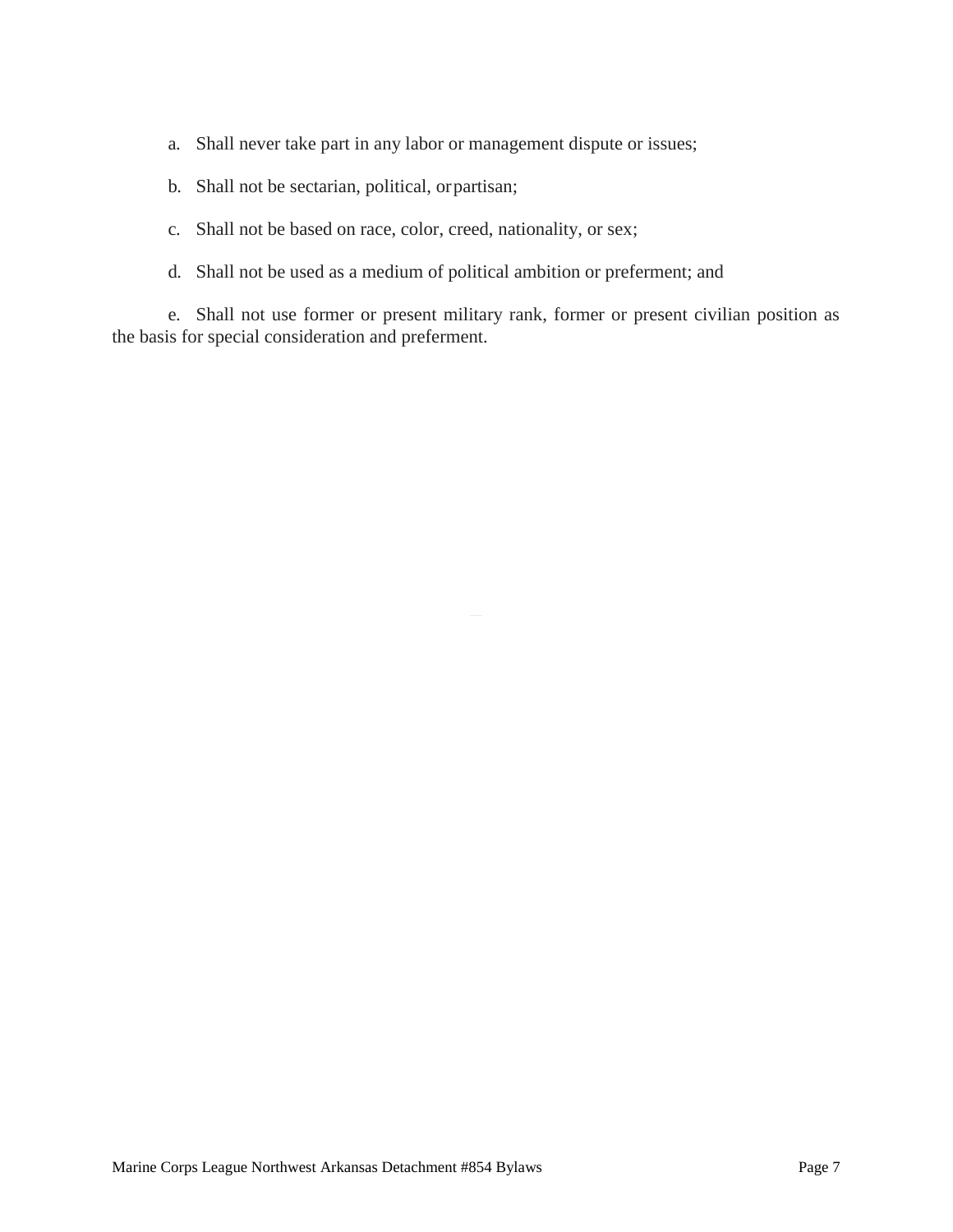## **ARTICLE III Organization**

Section 300. **Organization**. The constituted bodies of the organization shall be Northwest Arkansas Detachment #854 and any Subsidiary Organizations.

**Section 305.** Detachment Convention. A Detachment Organization to be known as the Northwest Arkansas Detachment #854 of the Department of Arkansas, Marine Corps League.

**Section 325. Subsidiary Organizations.** Such subsidiary organizations as the National organization may create, establish, or recognize.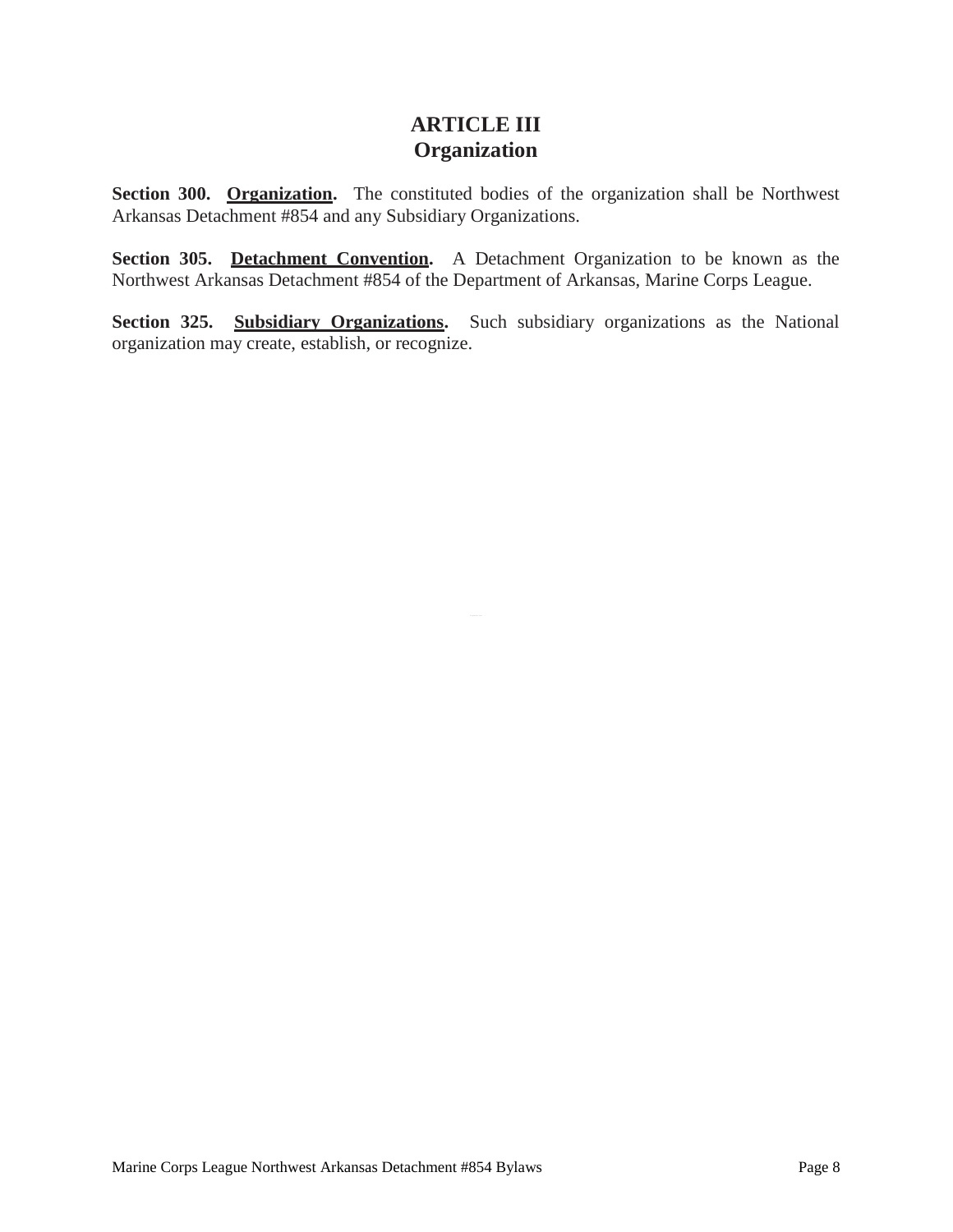## **ARTICLE IV Detachment Convention**

**Section 400. Authority.** The legislative and policy making power of the Northwest Arkansas Detachment #854 of the Department of Arkansas, Marine Corps League shall be vested in a Detachment Convention composed of properly elected, registered, and approved officers in good standing. Only executive and administrative powers will be delegated to individual members of the Northwest Arkansas Detachment #854 of the Department of Arkansas.

**Section 410. Quorum.** The minimum number required to transact the regular and legal business of a Detachment Convention shall be a majority of the registered and elected officers in good standing of the Northwest Arkansas Detachment #854 of the Department of Arkansas.

#### **Section 415. Elections.**

a. The election of Detachment Officers shall be held as outlined in Section 2045 of the Northwest Arkansas Detachment #854 Administrative Procedures. The election of the Detachment Commandant, the Detachment Senior Vice Commandant, the Detachment Junior Vice Commandant, and the Detachment Judge Advocate shall be conducted in this order by a roll call vote. The Installation of Officers shall be at the call of the current Department Commandant.

required to elect the Detachment Commandant, Detachment Senior Vice Commandant, b. A majority of the Detachment members votes cast at the Detachment meeting is Detachment Junior Vice Commandant, and Detachment Judge Advocate. When a simple majority is not obtained on the first ballot, a second ballot will immediately commence after a caucus (not to exceed ten minutes). Should a majority fail to materialize on the second or successive ballots, the candidate with the least votes shall be dropped as a contender (after each ballot) until a simple majority is achieved.

**Section 420. Meetings.** The Detachment Meetings shall be convened once each calendar month during the third Monday of the month unless prevented by national emergency or other unpreventable cause. The time and place of the meeting shall be in accordance with the Detachment Administrative Procedures.

**Section 425. Parliamentary Authority.** The current edition of *Roberts Rules of Order Newly Revised* shall govern in all cases to which they are applicable and in which they are not in conflict with the Northwest Arkansas Detachment #854 Bylaws and Administrative Procedures, the Department of Arkansas Bylaws and Administrative Procedures, National Bylaws and National Administrative Procedures and any special rules of order the Northwest Arkansas Detachment #854 may adopt. In the event of a conflict, the ruling authority is the National Bylaws, then the National Administrative Procedures, then *Roberts Rules of Order Newly Revised* (latest revision).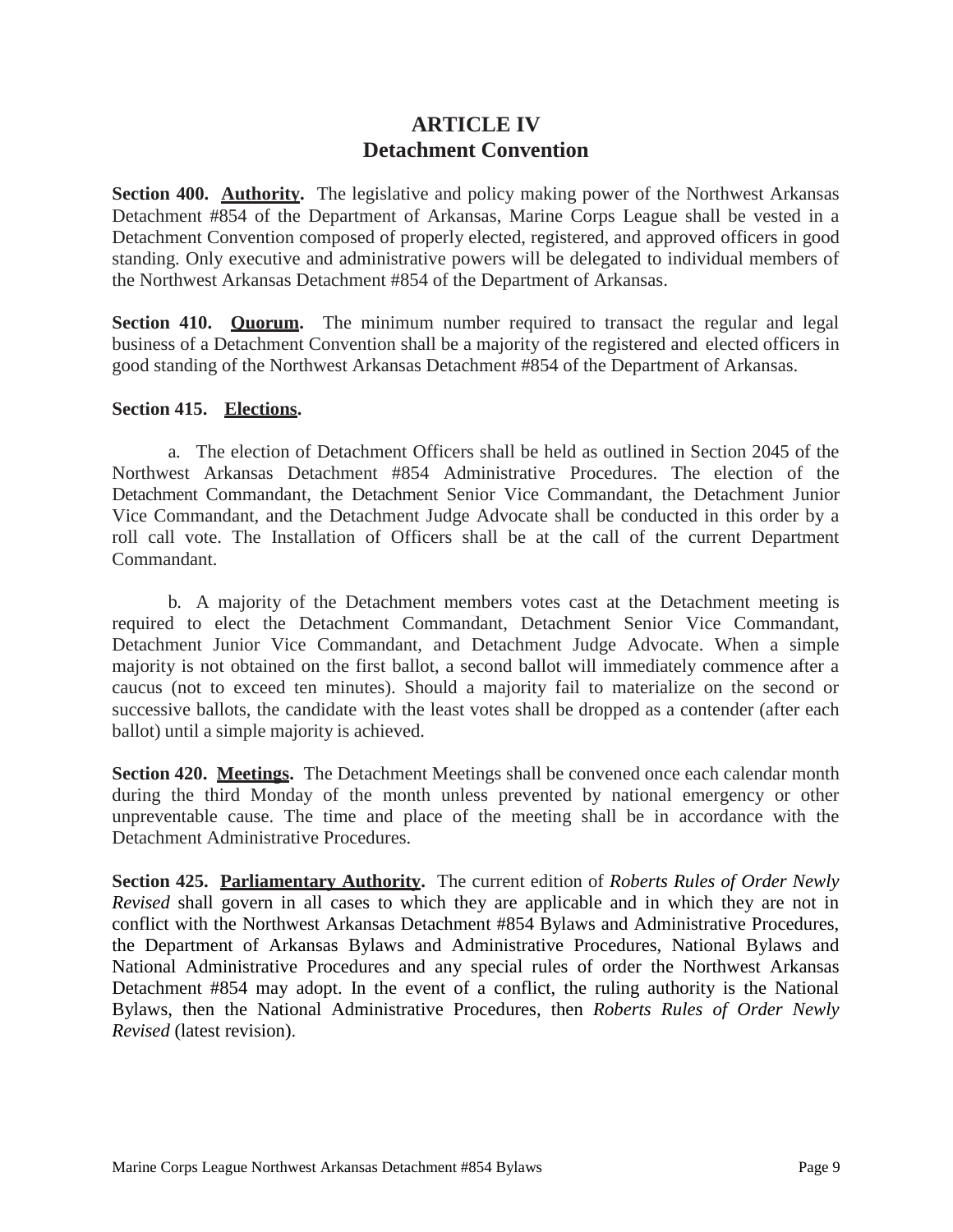## **ARTICLE V Membership**

The membership of the Northwest Arkansas Detachment #854 shall be organized in full compliance with guidelines and directives of ARTICLE V of the National Bylaws of the Marine Corps League.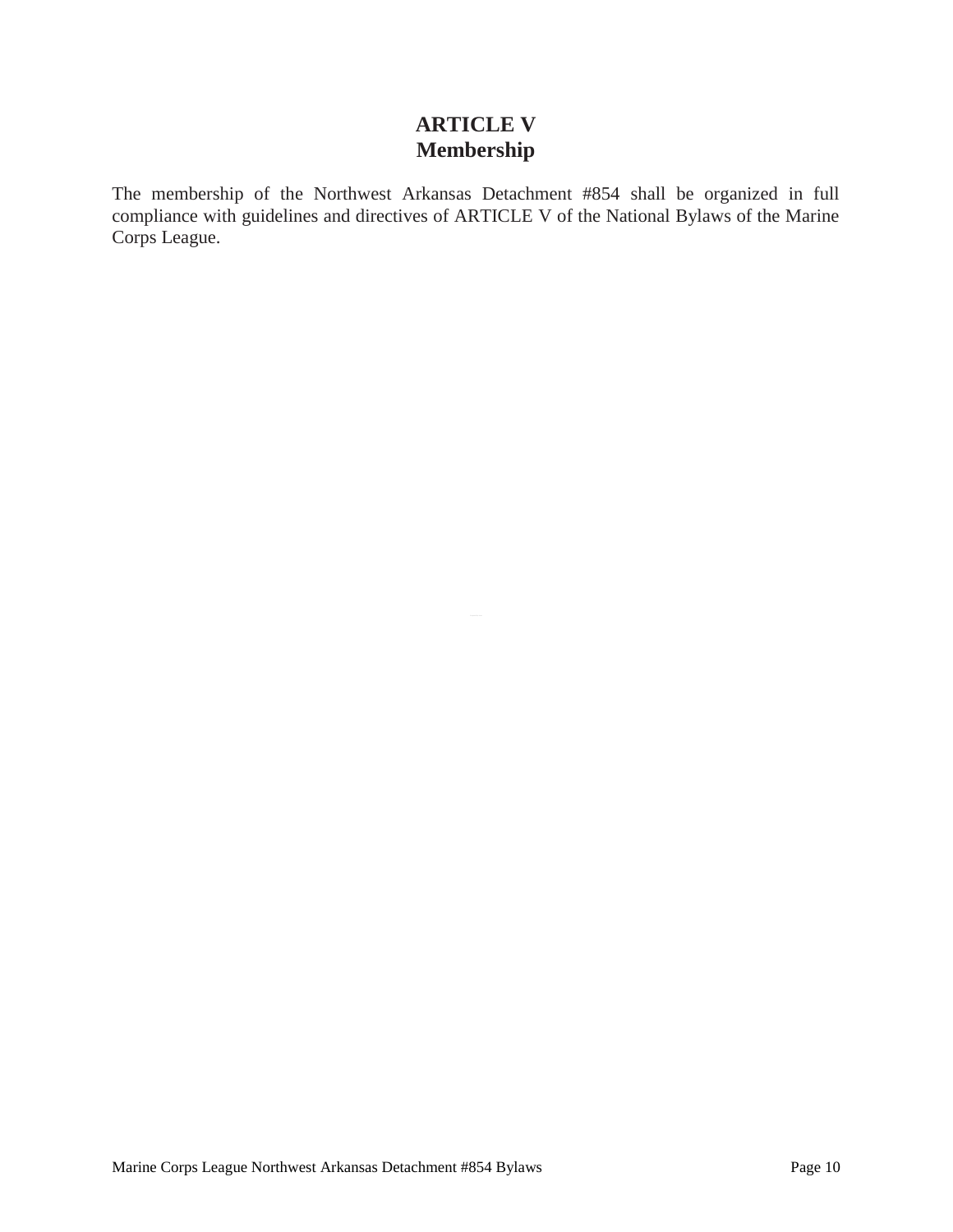## **ARTICLE VI Board of Trustees**

**Section 600. Composition.** The Northwest Arkansas Detachment #854 Board of Trustees shall be composed the following: (a) Detachment Commandant, (b) Detachment Senior Vice Commandant, (c) Detachment Junior Vice Commandant, (d) Detachment Judge Advocate, and (e) Junior Past DetachmentCommandant.

**Section 605. Powers.** Between meetings, the powers and authority of the Detachment Board of Trustees shall be:

a. To exercise such powers and do such actions as are compatible with the Northwest Arkansas Detachment #854 of the Department of Arkansas Bylaws and the Detachment Administrative Procedures which are in the best interest of the Northwest Arkansas Detachment #854 of the Department of Arkansas;

b. To exercise executive power between Detachment Meetings;

c. To approve or disapprove the minutes of the Detachment Meetings at the next regularly scheduled meeting of the Detachment, only to the degree of correcting errors or omissions;

d. To approve all contracts, which shall then be signed by the Detachment Commandant and the Detachment Judge Advocate; and

e. To adopt administrative procedures to implement the Detachment Bylaws and to conduct the business of the Marine Corps League.

**Section 610. Detachment Elected Officers.** The Detachment Officers to be elected by the Detachment shall be: Detachment Commandant, Detachment Senior Vice Commandant, Detachment Junior Vice Commandant, and Detachment Judge Advocate as herein provided.

**Section 615. Detachment Elected Officers Term of Office.** The Detachment Commandant, Detachment Senior Vice Commandant, Detachment Junior Vice Commandant, and Detachment Judge Advocate shall be elected for a term of one (1) year and may stand for re-election one (1) consecutive additionalyear.

#### **Section 620. Vacancies of Department Officers**

a. **Order of Succession**. The order of succession to the office of the Detachment Commandant shall be; first, Detachment Senior Vice Commandant and second, Detachment Junior Vice Commandant.

b. **Detachment Commandant.** Should the Detachment Commandant's position become vacant, the Detachment Senior Vice Commandant, if agreeable, will serve as the new Commandant for the remainder of the term. If not agreeable, the Detachment Junior Vice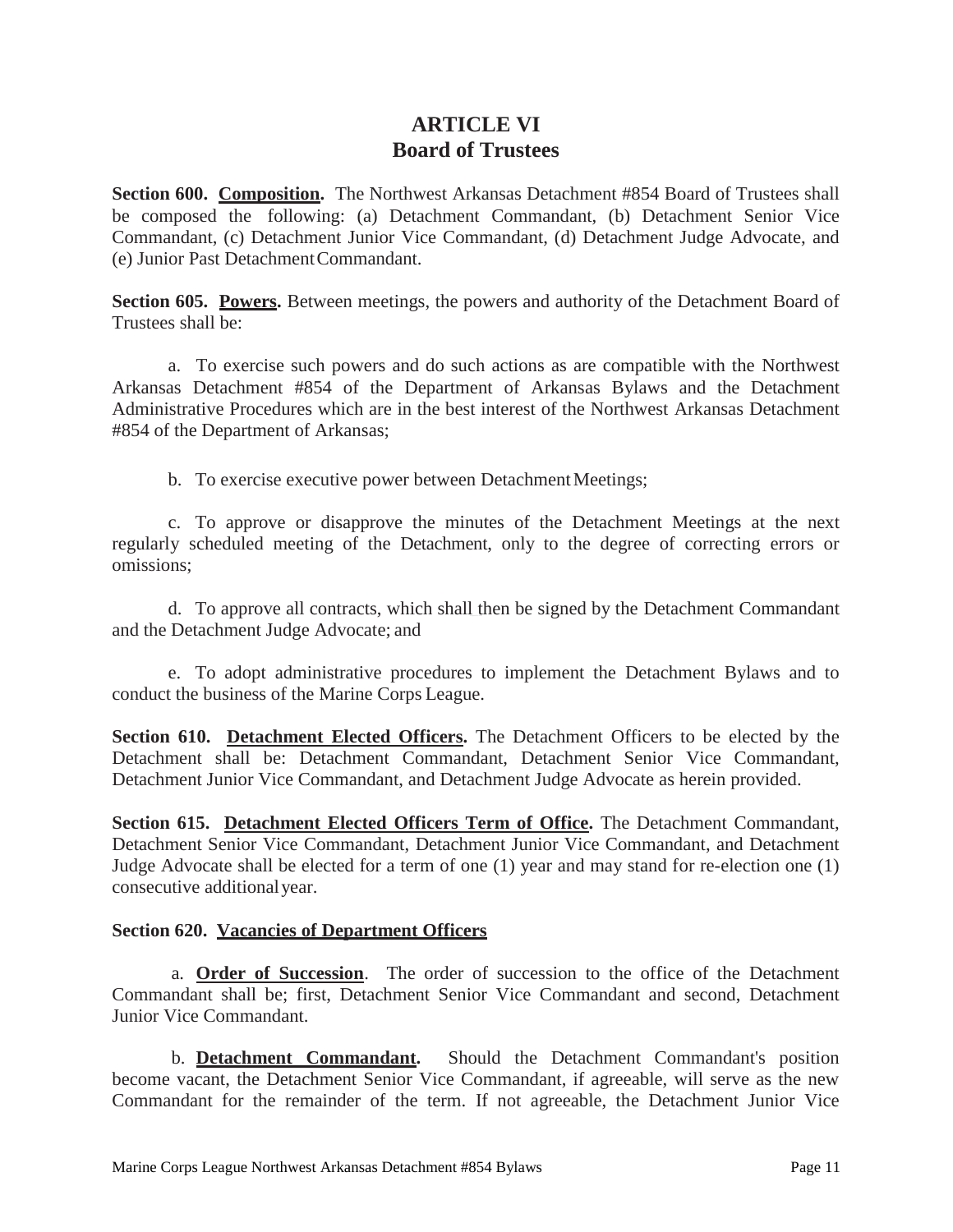Commandant, if agreeable, will serve as the new Commandant for the remainder of the term. The new Commandant will be responsible for finding a replacement for their previous position with assistance and approval of the Detachment Board of Trustees.

c. **Detachment Senior Vice Commandant.** Should the Detachment Senior Vice Commandant position become vacant, the Detachment Junior Vice Commandant, if agreeable, will serve as the new Detachment Senior Vice Commandant for the remainder of the term. If not agreeable, the Detachment Commandant will be responsible for finding and appointing a replacement for the vacancy, with assistance and approval of the Detachment Board of Trustees.

d. **Detachment Junior Vice Commandant or Department Judge Advocate.** Should the Detachment Junior Vice Commandant or Detachment Judge Advocate position become vacant, the Detachment Commandant will be responsible for finding and appointing a replacement for the vacancy, with assistance and approval of the Department Board ofTrustees.

e. **Other Detachment Officer(s).** Should any other elected or appointed position become vacant, the Detachment Commandant will be responsible for finding and appointing a replacement for the vacancy, with assistance and approval of the Detachment Board of Trustees.

f. **Causes for Vacancy.** In addition to death, resignation, or incapacity, a vacancy will occur through: (1) failure to attend two consecutives, officially called meetings of the Detachment Board of Trustees or (2) removal from office by disciplinary action in accordance with the National Administrative Procedures.

**Section 625. Duties of Detachment Board of Trustee Members.** Each member of the Detachment Board of Trustees shall acquire a working knowledge of the Northwest Arkansas Detachment #854 Bylaws and Administrative Procedures, the Department of Arkansas Bylaws and Administrative Procedures, and the National Bylaws and Administrative Procedures of the Marine Corp League. The specific duties of the Department Board of Trustees are:

a. **Detachment Commandant** shall be the Chief Executive Officer of the Northwest Arkansas Detachment #854 of the Department of Arkansas and shall preside at all sessions of the Detachment regular meetings and all meetings of the Detachment Board of Trustees. The Detachment Commandant, together with the Detachment Board of Trustees, shall have direction and control of the executive and administrative affairs of the Detachment between Department meetings. In addition, the Detachment Commandant shall:

(1) Observe and enforce the observance of the Congressional Charter the National Bylaws and Administrative Procedures, Department Bylaws and Administrative Procedures, and Northwest Arkansas Detachment #854 Bylaws and Administrative Procedures;

(2) Direct to all officers and members orders not in conflict with the National Bylaws and Administrative Procedures, Department Bylaws and Administrative Procedures, and Northwest Arkansas Detachment #854 Bylaws and Administrative Procedures;

(3) Call such meetings of the Board of Trustees as are required by the Northwest Arkansas Detachment #854 Bylaws and Administrative Procedures;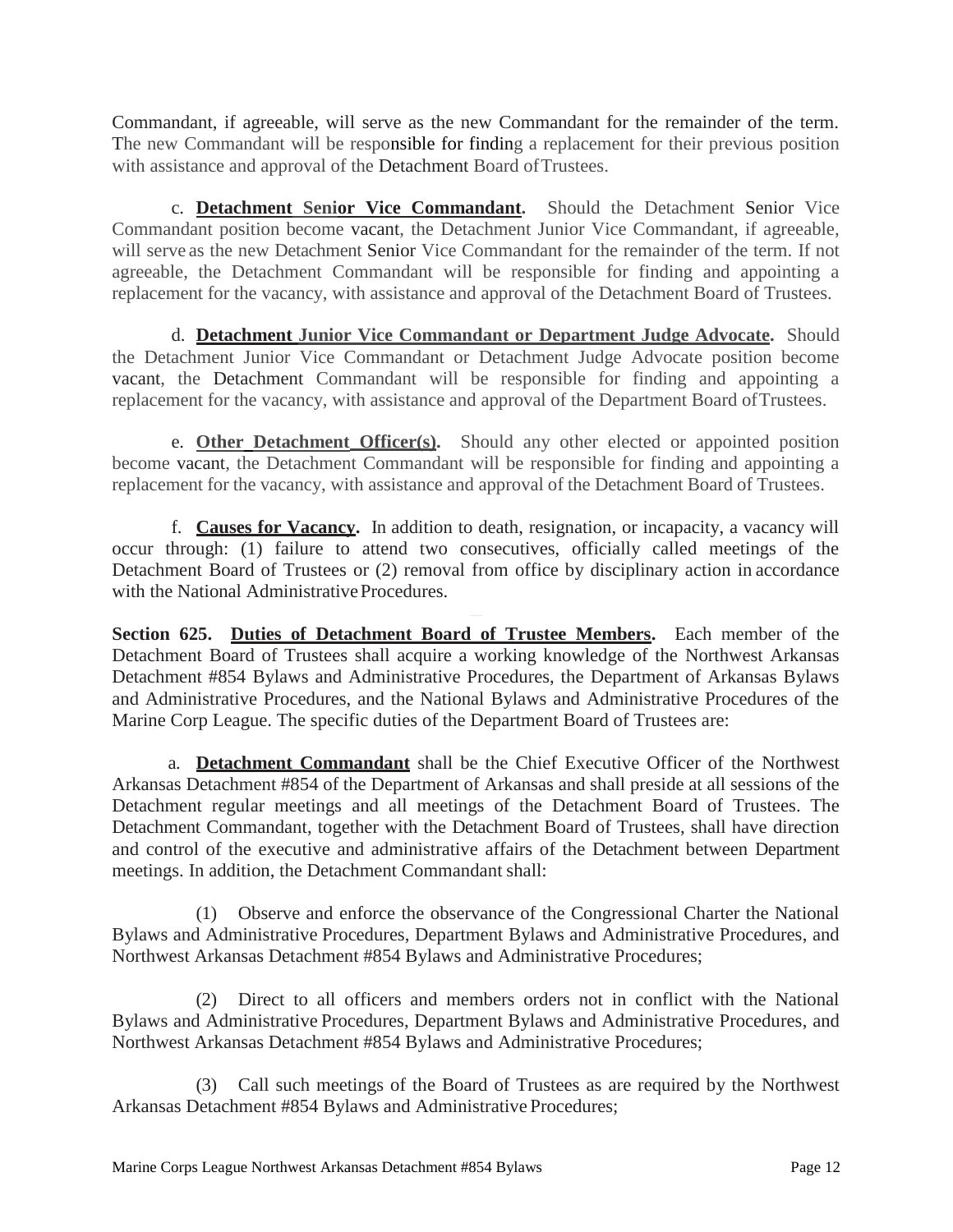(4) Seek the advice of the Board of Trustees andStaff Officers;

(5) With the Detachment Paymaster, have custody of all funds and property of the Detachment, subject to the supervision of the Board of Trustees;

(6) With the advice and majority vote of the Board of Trustees, appoint the Staff Officers enumerated in Article VII;

(7) With the advice and consent of the Board of Trustees, appoint necessary standing committees. However, the "Department Marine of the Year Society" shall be constituted as provided in the Administrative Procedures; and

(8) Represent the Detachment at all social functions and ceremonies in a manner that will enhance the dignity, honor, and prestige of the Marine Corps League.

b. **Detachment Senior Vice Commandant** shall assist the Detachment Commandant and during the absence or illness of the Detachment Commandant perform the duties of that office. The Detachment Senior Vice Commandant will be designated the Detachment "Corporate Secretary" and shall be directly responsible to the Board of Trustees for thatposition.

membership growth. In the absence of the Detachment Commandant and the Detachment Senior c. **Detachment Junior Vice Commandant** shall create and promulgate membership incentives and programs that will produce enthusiastic response resulting in continuous Vice Commandant, they shall perform the duties of the Detachment Commandant. The Detachment Junior Vice Commandant will be designated the Detachment "Corporate Treasurer".

d. **Detachment Judge Advocate** shall interpret the National Bylaws and Administrative Procedures, Department of Arkansas Bylaws and Administrative Procedures, and the Northwest Arkansas Detachment #854 Bylaws and Administrative Procedures. They shall advise, construe, counsel, and render opinions on questions of law and procedure to the Detachment Meeting, Detachment Commandant, Detachment Board of Trustees, Detachment Staff Officers, and individual members when so required in the manner outlined hereafter. A copy of all rulings and opinions must be immediately submitted to the Detachment Adjutant for quarterly distribution.

(1) **At the Detachment Meetings**, upon the request through the Detachment Commandant, the Detachment Judge Advocate shall render an opinion on law and procedure to the Detachment Commandant whereupon the Detachment Commandant will rule upon the opinion and question, which ruling shall be final unless appealed by an approved member, whereupon the Detachment Judge Advocate will put the question "Shall the ruling of the Detachment Commandant be sustained?" A standing vote of approved members will be called and two thirds (2/3) of the total vote will be required to reverse the ruling of the Detachment Commandant.

(2) **At Detachment Board of Trustees meetings** the procedure outlined in Section 625d(1) above shall apply and two thirds (2/3) of the Detachment Board of Trustees present and voting will be required to reverse the ruling of theDetachment Commandant.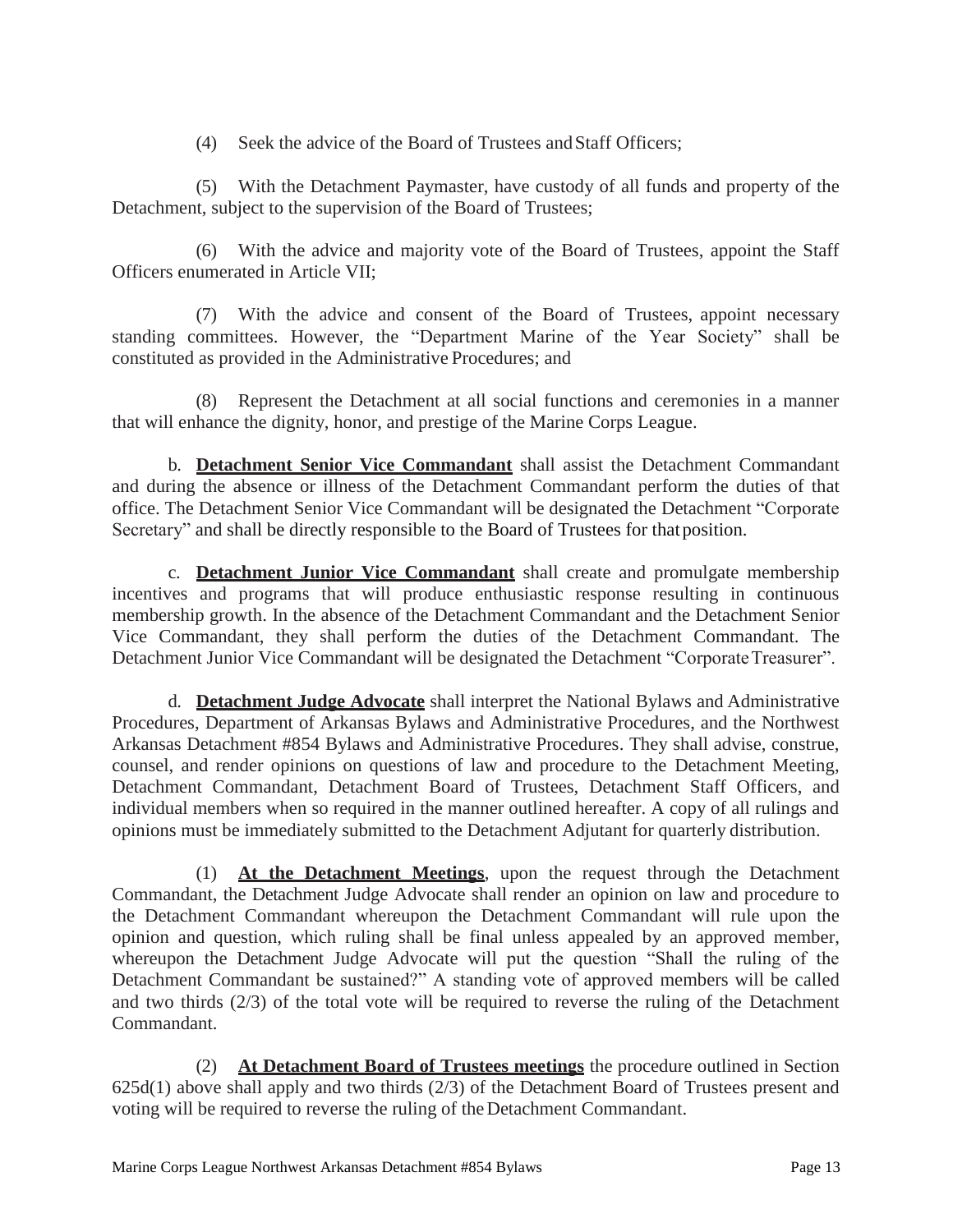(3) **Questions Though Channels.** On all questions of law and procedure pertaining to the Marine Corps League or any of its subsidiaries referred to this office through channels, the Detachment Judge Advocate shall rule in writing, mailing copies of the ruling to the parties concerned and to the Detachment Commandant, the Department Commandant, National Judge Advocate, and National Commandant. Such rulings shall be binding unless and until reversed by the Detachment Board of Trustees, the Department Board of Trustees, the DepartmentConvention, or the National Organization.

(4) **More Than One Office.** The Detachment Judge Advocate may not hold the office of Department Judge Advocate. If this be the case, then they shall resign from the lower office upon being sworn into the Department office.

(5) **Review and approve** Detachment Bylaws and Administrative Procedures.

e. **Junior Past Detachment Commandant** shall be a voting member of the Detachment Board of Trustees.

#### **Section 630. Detachment Board of Trustees Meetings**

Detachment #854 Bylaws and Administrative Procedures. The rules in the current edition of a. **Conduct of Business.** The conduct of business at all Detachment Board of Trustees meetings shall be governed by the National Bylaws and Administrative Procedures, the Department of Arkansas Bylaws and Administrative Procedures, and the Northwest Arkansas *Roberts Rules of Order Newly Revised* shall govern the Detachment Board of Trustees meetings in all cases to which they are applicable and in which they are not in conflict with the Marine Corps League's National Bylaws and Administrative Procedures, Department of Arkansas Bylaws and Administrative Procedures, and any special rules of order the League may adopt. In the event of a conflict, the ruling authority is the National Bylaws, then the National Administrative Procedures, then the Department of Arkansas Bylaws, then the Department of Arkansas Administrative Procedures, then the Detachment Bylaws, then the Detachment Administrative Procedures, then *Roberts Rules of Order NewlyRevised*.

b. **Recording of Minutes.** All Department Board of Trustees meetings must be properly recorded.

- (1) The minutes at a minimum shall include but not limited to:
	- (a) Date, Time, and Location of the meeting.
	- (b) Purpose of the meeting.
	- (c) Members attending.
	- (d) Issues discussed.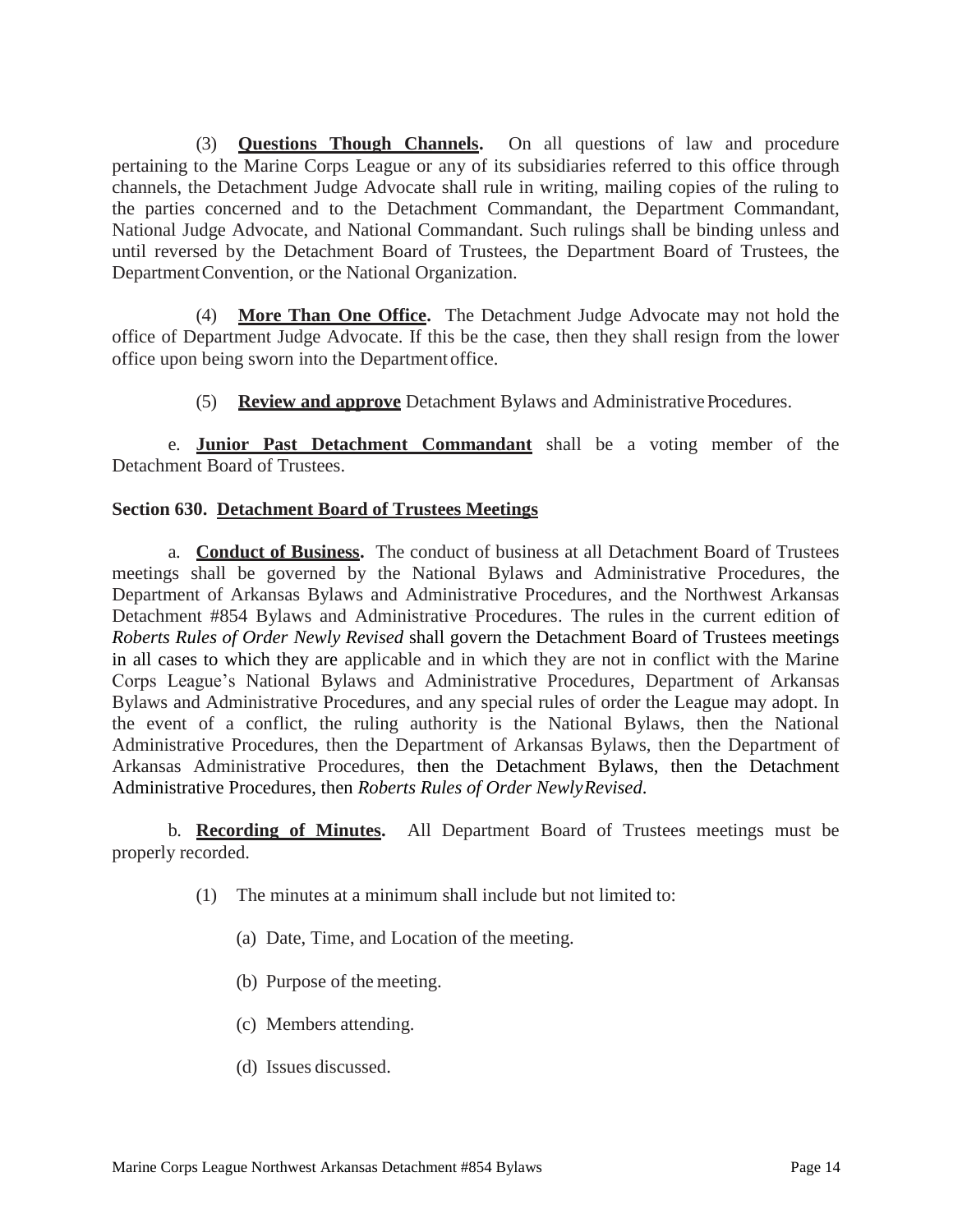(e) Action(s) taken.

(2) The minutes of all regularly scheduled and special meetings will be sent to the Detachment Adjutant for the filing of "official documents".

(3) The minutes of the meetings will be sent to each Detachment officer. The Detachment shall ensure these minutes are available to each member. The exceptions to these minutes are matters that the Board of Trustees deemed unfinished, sensitive, and/or those matters that were discussed in "executive session".

Section 635. **Quorum.** A majority of the Detachment Board of Trustees shall constitute a quorum.

**Section 640. Voting.** Each Detachment Board of Trustees member shall have one (1) vote. There shall be no proxy voting. The Detachment Judge Advocate shall abstain from voting on all matters wherein he has rendered an official opinion.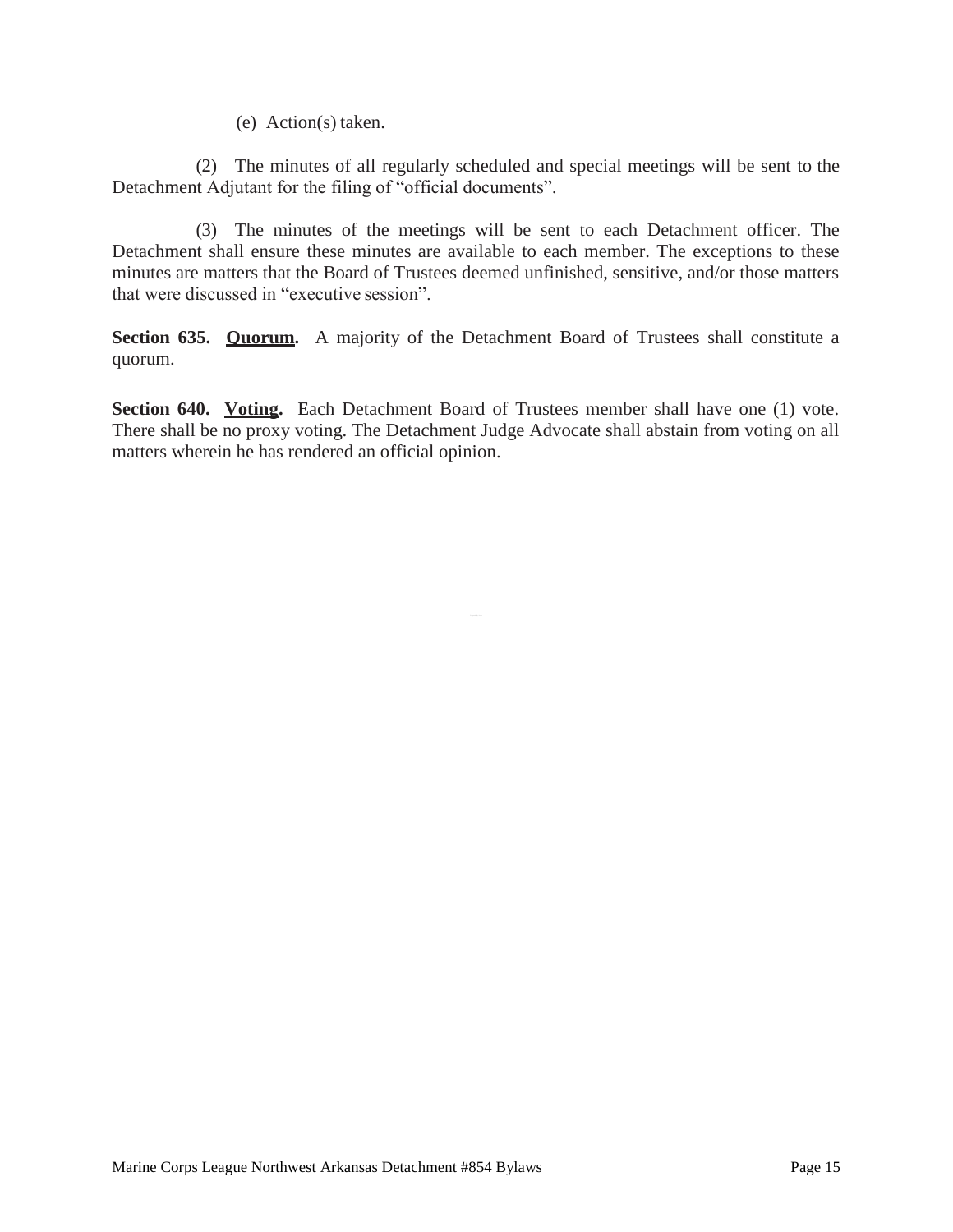## **ARTICLE VII Detachment Staff Officers**

**Section 700. Composition of Detachment Staff.** The Detachment Staff Officers shall be comprised of the Detachment Board of Trustees, appointed Detachment Staff Officers, committee chairmen, liaison officers, and Past Detachment Commandants. The Detachment Staff Roster will consist of the Detachment Staff Officers, and Past Detachment Commandant.

**Section 705. Detachment Staff Officers**. Detachment Staff Officers shall acquire a working knowledge of the National Bylaws and National Administrative Procedures, Department of Arkansas Bylaws and Department of Arkansas Administrative Procedures, Northwest Arkansas Detachment #854 Bylaws and Northwest Arkansas Detachment #854 Administrative Procedures and shall act as assistants to the Detachment Board of Trustees. They shall perform the duties delineated in the Northwest Arkansas Detachment #854 Administrative Procedures.

a. **Adjutant/Paymaster or Adjutant and Paymaster** shall perform the duties delineated in the Administrative Procedures (Section 3020).

b. **Chaplain** shall perform the duties delineated in the Administrative Procedures (Section 3035).

c. **Sergeant-at-Arms** shall perform the duties as delineated in the Administrative Procedures (Section 3075).

Section 715. Contracting Authority. No Detachment officer, committee chairman, or other member of the Detachment shall enter into or sign any contract or agreement for the purpose of binding the Detachment without first submitting such contract or agreement to the Detachment Board of Trustees. All documents shall be forwarded to the entire Detachment Board of Trustees for approval, amendments, or rejections.

**Section 720. Vacancies.** A vacancy in an appointed office, a committee chairman, or a committee member shall be filled as soon as practical by the Detachment Commandant. All such appointments shall be approved by the Department Board of Trustees at the next scheduled meeting.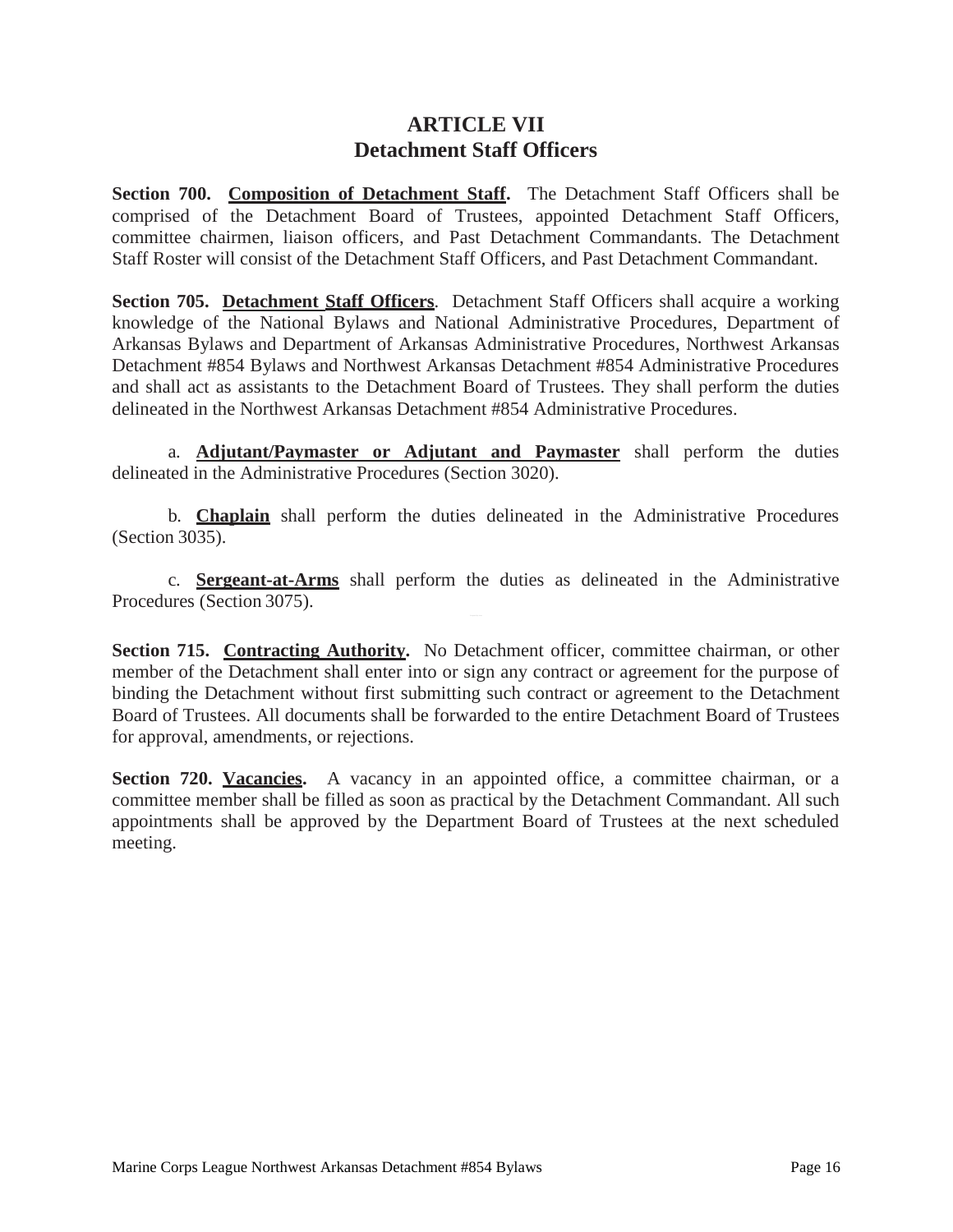## **ARTICLE VIII Divisions**

Reserved for future use.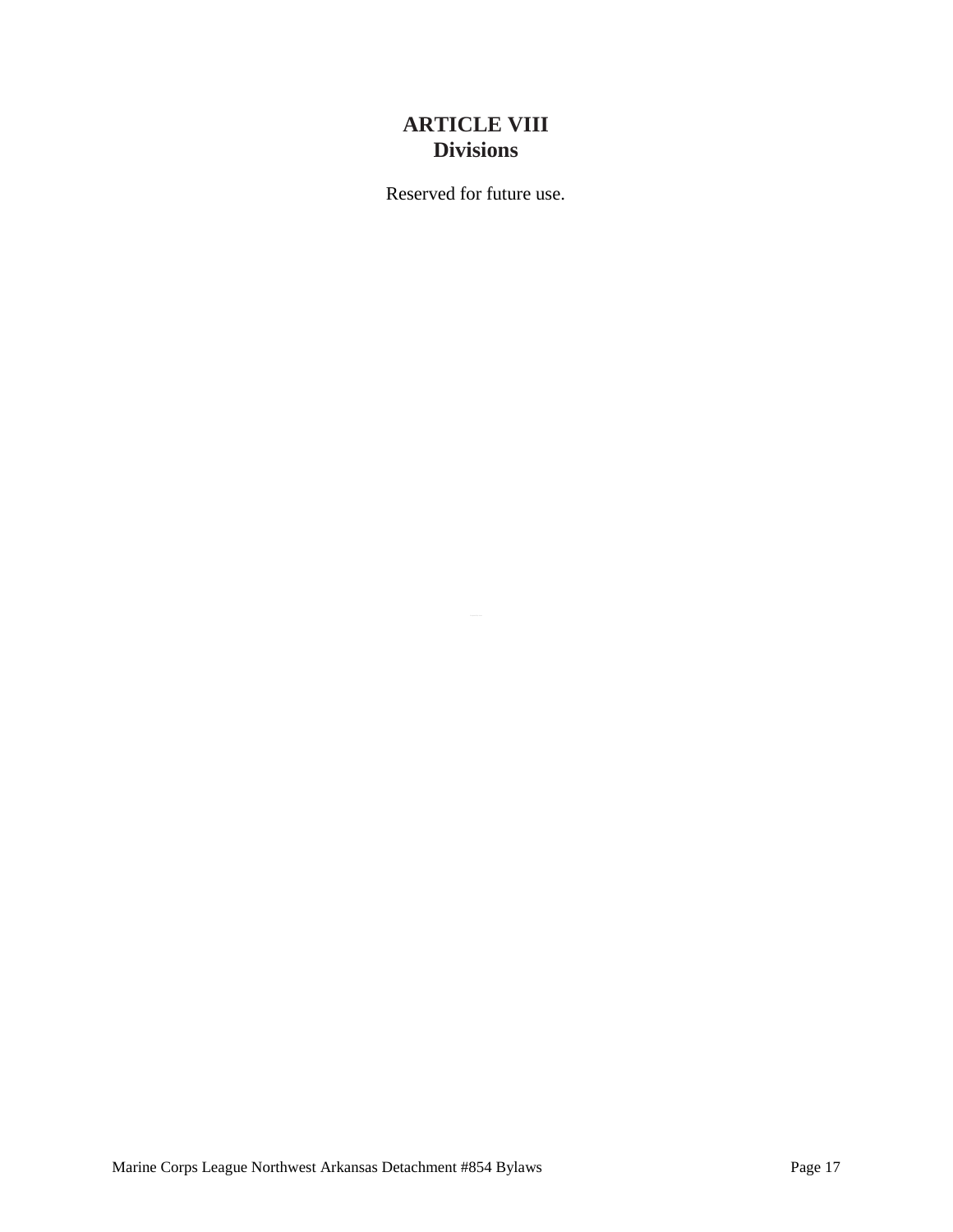## **ARTICLE IX Detachments**

The Northwest Arkansas Detachment #854 of the Department of Arkansas shall be organized in full compliance with guidelines and directives of ARTICLE IX of the National Bylaws of the Marine Corps League.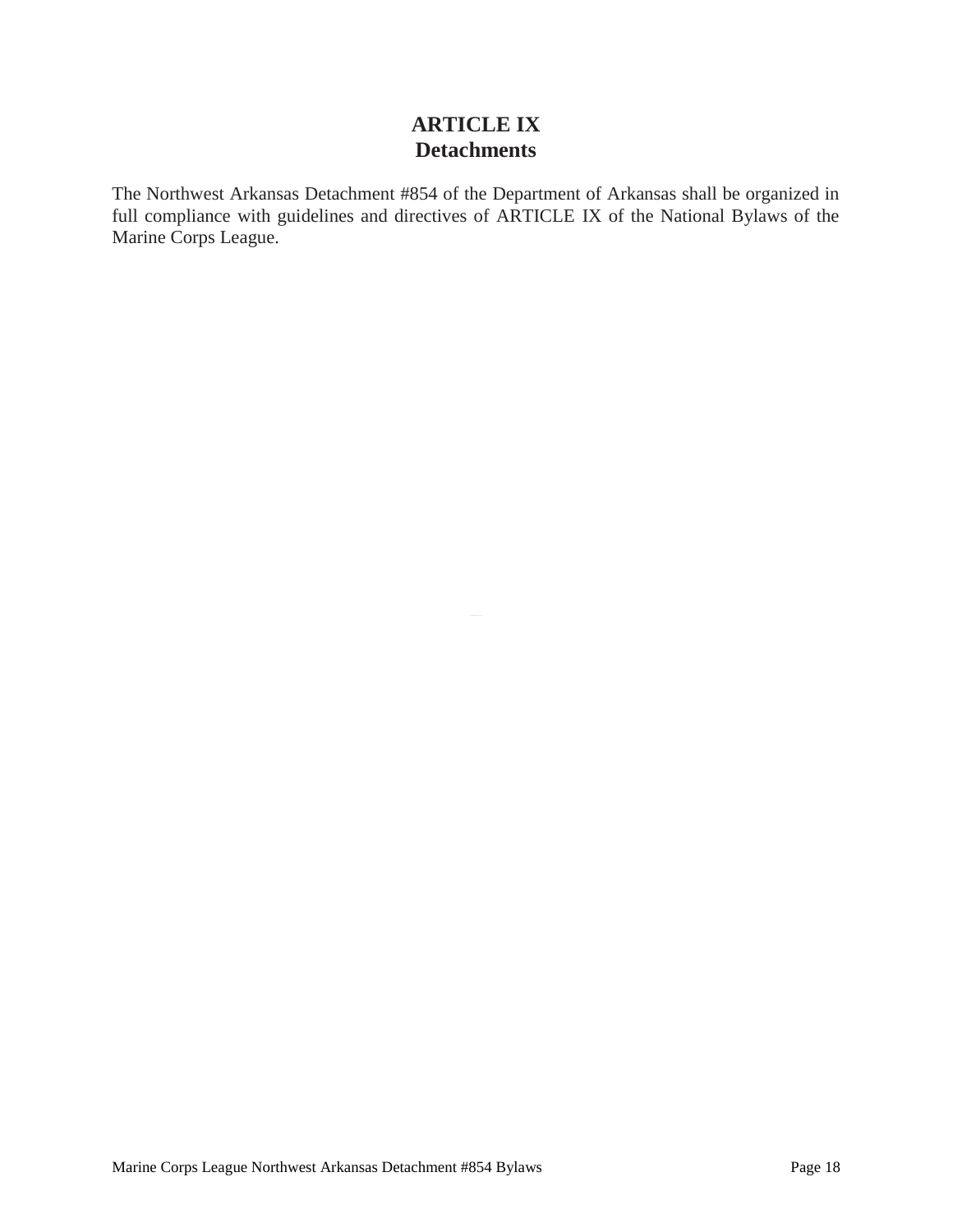## **ARTICLE X Subsidiary Organizations**

The Subsidiary Organizations of the Northwest Arkansas Detachment #854 of the Department of Arkansas shall be organized in full compliance with guidelines and directives of ARTICLE X of the National Bylaws of the Marine Corps League.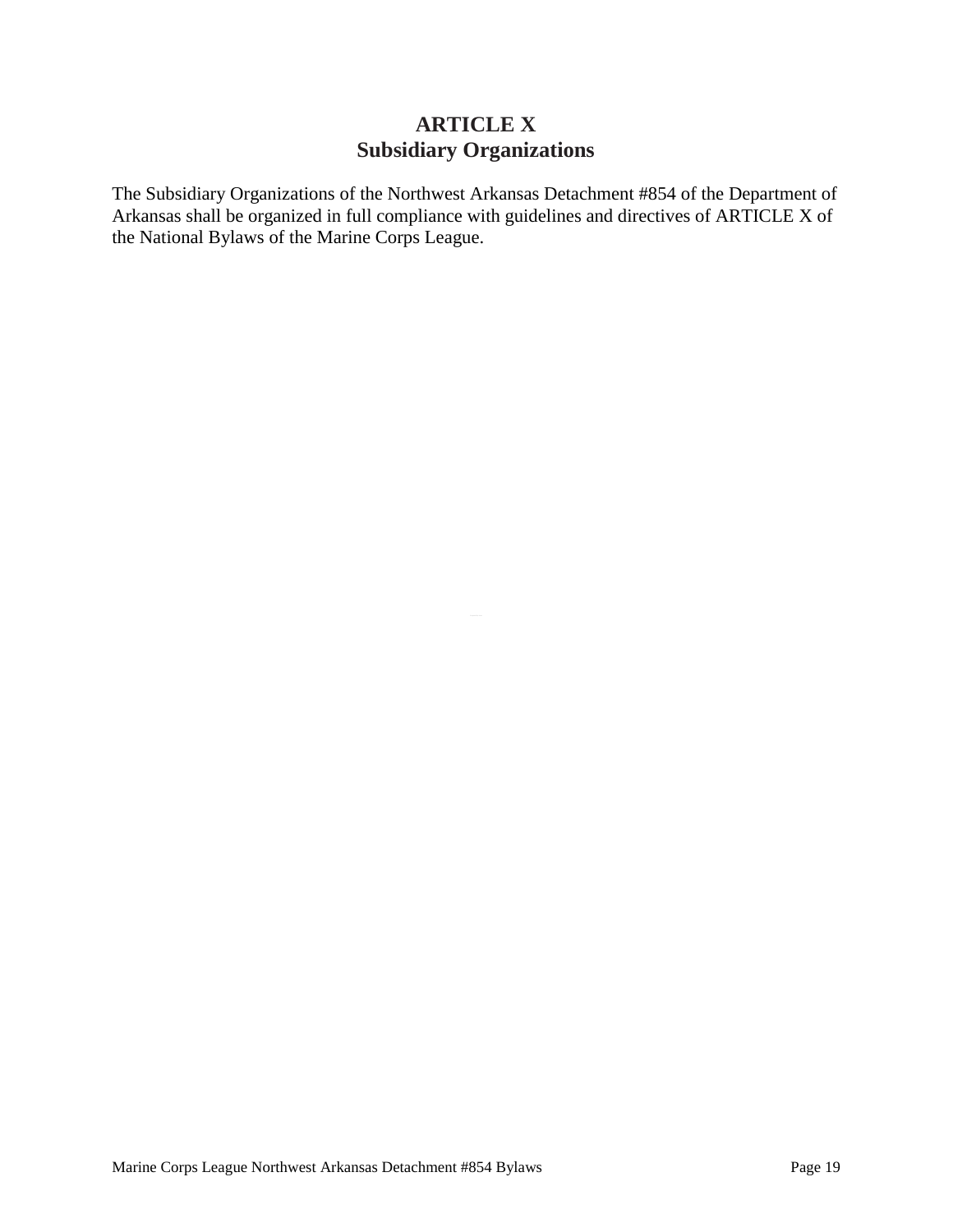## **ARTICLE XI Bylaws Amendments**

**Section 1100. Detachment Bylaws Amendments.** The Northwest Arkansas Detachment #854 of Arkansas Bylaws may be revised, amended, or repealed by a majority vote of the properly registered and approved members voting at a Detachment Meeting. The proposed revision, amendment, or repeal shall be submitted to the Detachment.

**Section 1105. Effective Date.** Each revision, amendment, or repeal of a provision of the Detachment Bylaws and the Department Administrative Procedures which is approved at a Detachment Meeting and does not provide for an effective date, will become effective upon the close of the Meeting at which it is approved.

#### **Section 1110. Detachment Bylaws Distribution.**

a. The Detachment Adjutant will provide at no cost a current edition of the Detachment Bylaws along with any published changes to each Detachment Trustee within 60 days from the date of the Meeting at which it was approved.

b. Any member of the Marine Corps League may purchase copies of the Detachment Bylaws from the Detachment Adjutant for the cost of printing the Bylaws plus postage. Electronic copies will be provided at no charge to any member requesting.

Section 1115. Clerical Errors. The Detachment Board of Trustees shall have the authority to identify, and with the advice and consent of the Detachment Judge Advocate, correct clerical errors in the Detachment Bylaws and the Detachment Administrative Procedures where the error is clearly evident and the correction shall make no material change to the intent, form, or function of the Bylaws or the Administrative Procedures in question.

#### **Section 1120. Detachment Administrative Procedures.**

a. Changes to the Detachment Administrative Procedures will be approved by the membership by majority vote at a Detachment Meeting. Recommendations for changes to the Detachment Administrative Procedures will be covered in that document.

b. Changes to the Detachment Administrative Procedures may also be approved by the Detachment Board of Trustees by majority vote when it is necessary for the operational needs of the Northwest Arkansas Detachment #854. These changes to the Administrative Procedures will be sent immediately to all Trustees. Amendments can be proposed to the changes made by the Board of Trustees to the Administrative Procedures.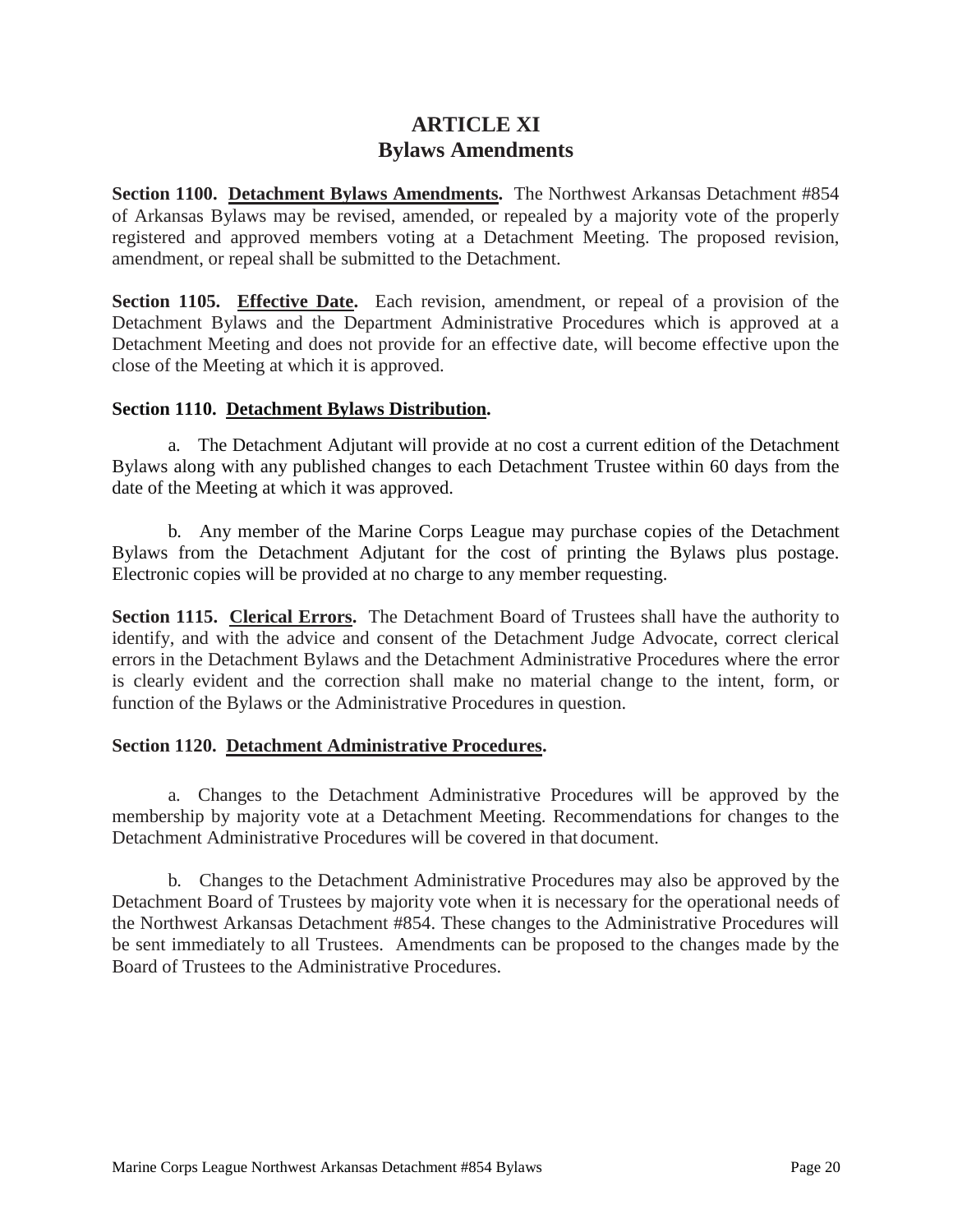## **ARTICLE XII Dissolution**

The Dissolution of Northwest Arkansas Detachment #854 of the Department of Arkansas shall be in full compliance with guidelines and directives of ARTICLE XII of the National Bylaws of the Marine Corps League.